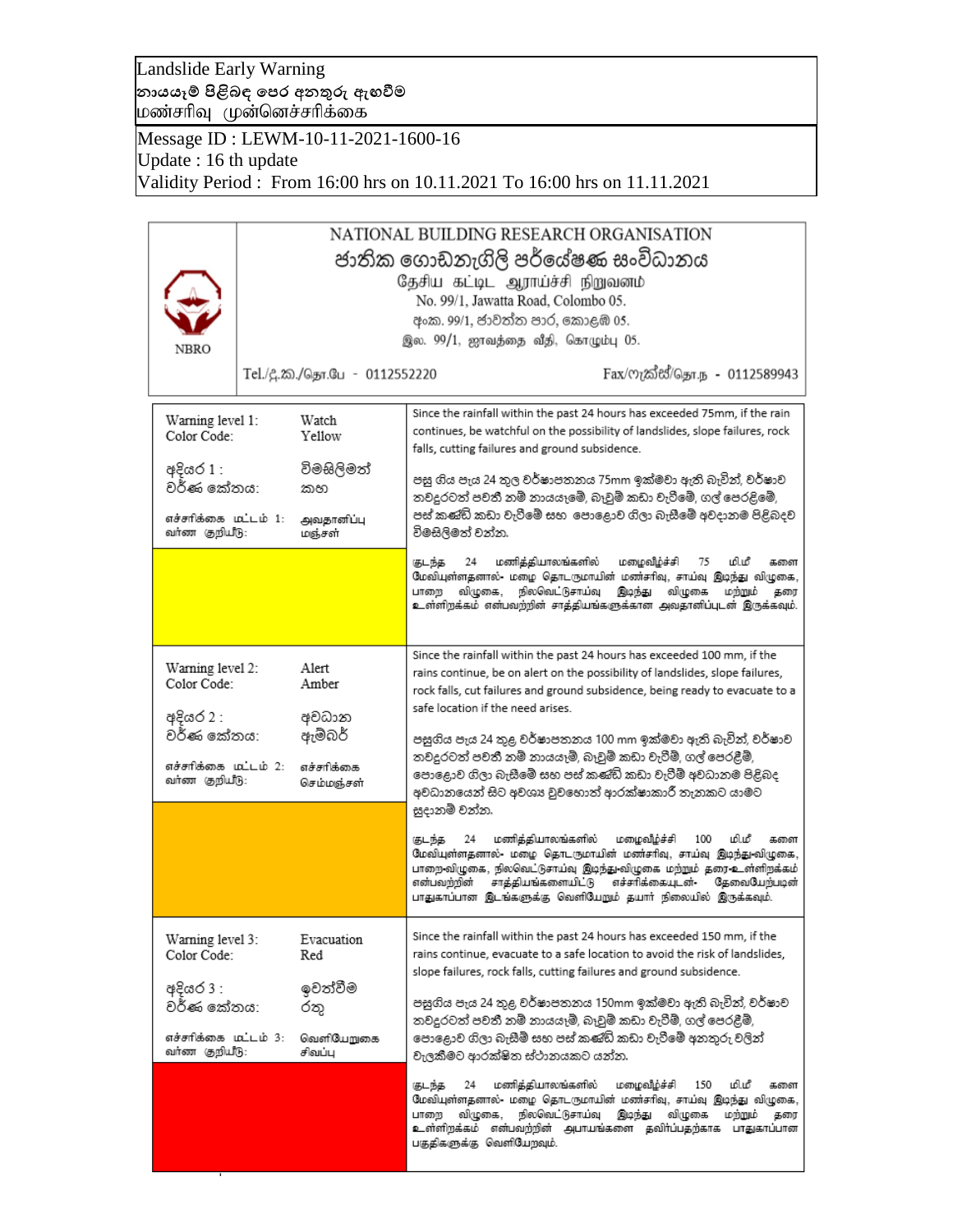| <b>Locations for Potential Risk</b><br>නායයෑමේ අවදානම පැවතිය හැකි පුදේශ<br>கனதியான அபாயமுள்ள இடங்கள் |                                                                                                             |                                                                                                               |                                                                                                                                       |  |  |
|------------------------------------------------------------------------------------------------------|-------------------------------------------------------------------------------------------------------------|---------------------------------------------------------------------------------------------------------------|---------------------------------------------------------------------------------------------------------------------------------------|--|--|
| <b>District</b>                                                                                      | <b>Level 1 (Yellow)</b>                                                                                     | <b>Level 2 (Amber)</b>                                                                                        | <b>Level 3 (Red)</b>                                                                                                                  |  |  |
|                                                                                                      |                                                                                                             | Passara and<br>Ella                                                                                           |                                                                                                                                       |  |  |
| Badulla                                                                                              |                                                                                                             | Divisional Secretariat<br>Division(s) $(DSD)$ and<br>surrounding areas.                                       |                                                                                                                                       |  |  |
| Colombo                                                                                              |                                                                                                             | Padukka and<br>Seethawaka                                                                                     |                                                                                                                                       |  |  |
|                                                                                                      |                                                                                                             | Divisional Secretariat<br>Division(s) (DSD) and<br>surrounding areas.                                         |                                                                                                                                       |  |  |
|                                                                                                      | Nagoda,<br>Akmeemana,<br>Neluwa,<br>Yakkalamulla and                                                        | Elpitiya and<br>Baddegama                                                                                     |                                                                                                                                       |  |  |
| Galle                                                                                                | <b>Galle Four Gravets</b><br><b>Divisional Secretariat</b><br>Division(s) $(DSD)$ and<br>surrounding areas. | Divisional Secretariat<br>Division(s) $(DSD)$ and<br>surrounding areas.                                       |                                                                                                                                       |  |  |
| Gampaha                                                                                              | Attanagalla,<br>Mirigama and<br>Dompe<br>Divisional Secretariat                                             |                                                                                                               |                                                                                                                                       |  |  |
|                                                                                                      | Division(s) (DSD) and<br>surrounding areas.                                                                 |                                                                                                               |                                                                                                                                       |  |  |
| Kalutara                                                                                             | Horana,<br>Walallawita and<br>Ingiriya                                                                      | Palindanuwara,<br>Agalawatta,<br>Dodangoda,<br>Bulathsinhala and<br>Mathugama                                 |                                                                                                                                       |  |  |
|                                                                                                      | Divisional Secretariat<br>Division(s) (DSD) and<br>surrounding areas.                                       | Divisional Secretariat<br>Division(s) $(DSD)$ and<br>surrounding areas.                                       |                                                                                                                                       |  |  |
| Kandy                                                                                                |                                                                                                             | Kundasale,<br>Poojapitiya,<br>Ududumbara,<br>Pathadumbara,<br>Medadumbara,<br>Panvila,<br>Akurana,<br>Minipe, | Pasbage Korale,<br>Doluwa,<br>Ganga Ihala Korale,<br>Udapalatha,<br>Udunuwara,<br>Gangawata Korale,<br>Harispattuwa and<br>Yatinuwara |  |  |
|                                                                                                      |                                                                                                             | Hatharaliyadda and<br>Delthota                                                                                | Divisional Secretariat                                                                                                                |  |  |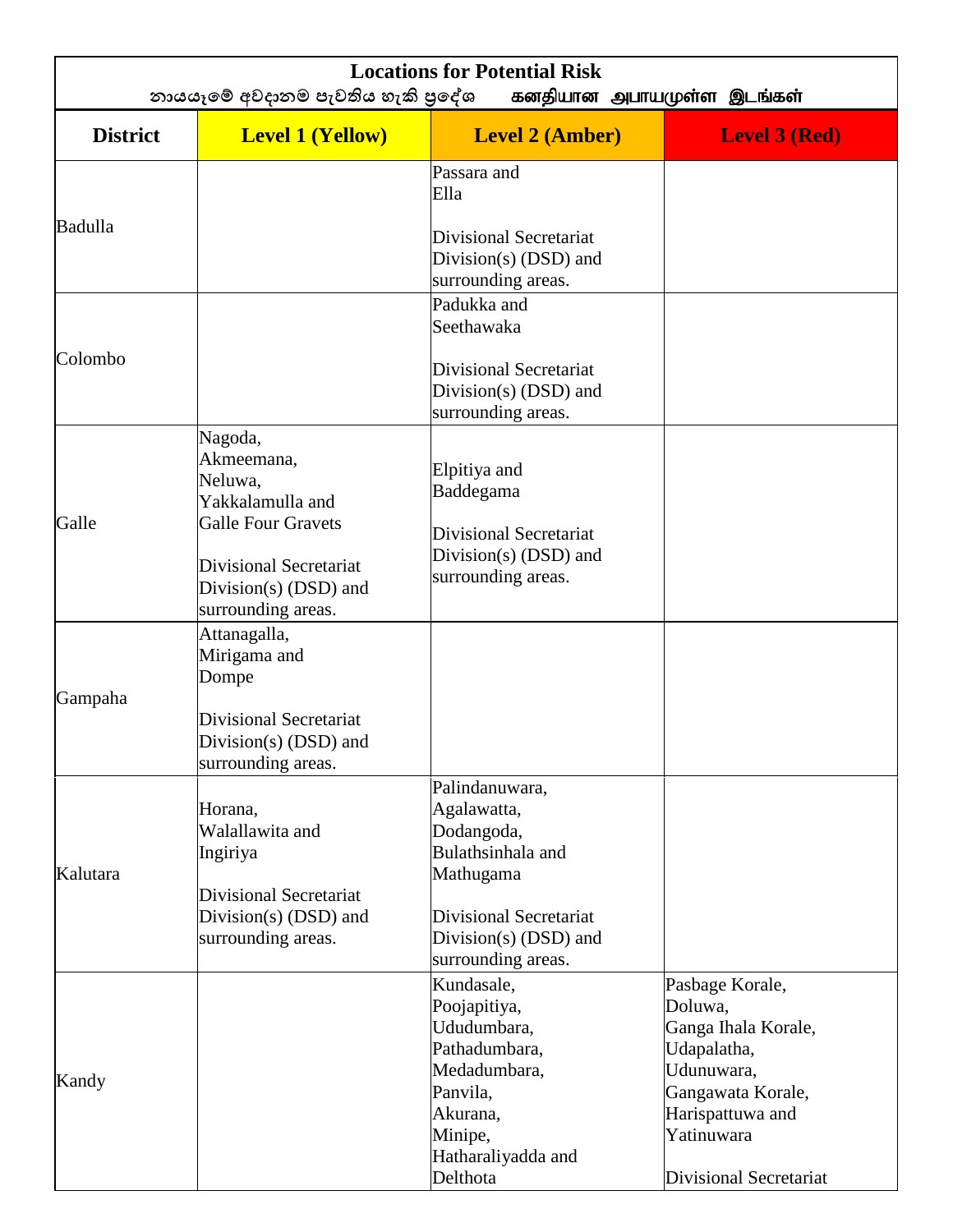|              |                               |                               | Division(s) $(DSD)$ and       |
|--------------|-------------------------------|-------------------------------|-------------------------------|
|              |                               | <b>Divisional Secretariat</b> | surrounding areas.            |
|              |                               | Division(s) (DSD) and         |                               |
|              |                               | surrounding areas.            |                               |
|              |                               |                               | Yatiyanthota,                 |
|              |                               |                               | Bulathkohupitiya,             |
|              |                               |                               | Galigamuwa,                   |
|              |                               |                               | Warakapola,                   |
|              |                               |                               | Rambukkana,                   |
|              |                               |                               | Deraniyagala,                 |
|              |                               |                               | Dehiowita,                    |
| Kegalle      |                               |                               | Mawanella,                    |
|              |                               |                               | Ruwanwella,                   |
|              |                               |                               | Kegalle and                   |
|              |                               |                               | Aranayaka                     |
|              |                               |                               | <b>Divisional Secretariat</b> |
|              |                               |                               | Division(s) (DSD) and         |
|              |                               |                               | surrounding areas.            |
|              |                               |                               | Polgahawela,                  |
|              |                               |                               | Narammala,                    |
|              |                               |                               | Mallawapitiya,                |
|              |                               |                               | Alawwa,                       |
| Kurunegala   |                               |                               | Mawathagama and               |
|              |                               |                               | Rideegama                     |
|              |                               |                               | <b>Divisional Secretariat</b> |
|              |                               |                               | Division(s) (DSD) and         |
|              |                               |                               | surrounding areas.            |
|              | Yatawatta,                    | Rattota and                   |                               |
|              | Matale and                    | Ukuwela                       |                               |
|              | Pallepola                     |                               |                               |
| Matale       |                               | Divisional Secretariat        |                               |
|              | <b>Divisional Secretariat</b> | Division(s) $(DSD)$ and       |                               |
|              | Division(s) $(DSD)$ and       | surrounding areas.            |                               |
|              | surrounding areas.            |                               |                               |
|              | Kotmale,                      |                               |                               |
|              | Hanguranketha,                |                               |                               |
|              | Ambagamuwa and                |                               |                               |
| Nuwara Eliya | Walapane                      |                               |                               |
|              | <b>Divisional Secretariat</b> |                               |                               |
|              | Division(s) (DSD) and         |                               |                               |
|              | surrounding areas.            |                               |                               |
|              | Nivithigala,                  | Eheliyagoda,                  |                               |
|              | Elapatha,                     | Ratnapura,                    |                               |
|              | Kuruwita and                  | Kalawana and                  |                               |
|              | Kiriella                      | Ayagama                       |                               |
| Ratnapura    |                               |                               |                               |
|              | <b>Divisional Secretariat</b> | Divisional Secretariat        |                               |
|              | Division(s) $(DSD)$ and       | Division(s) $(DSD)$ and       |                               |
|              | surrounding areas.            | surrounding areas.            |                               |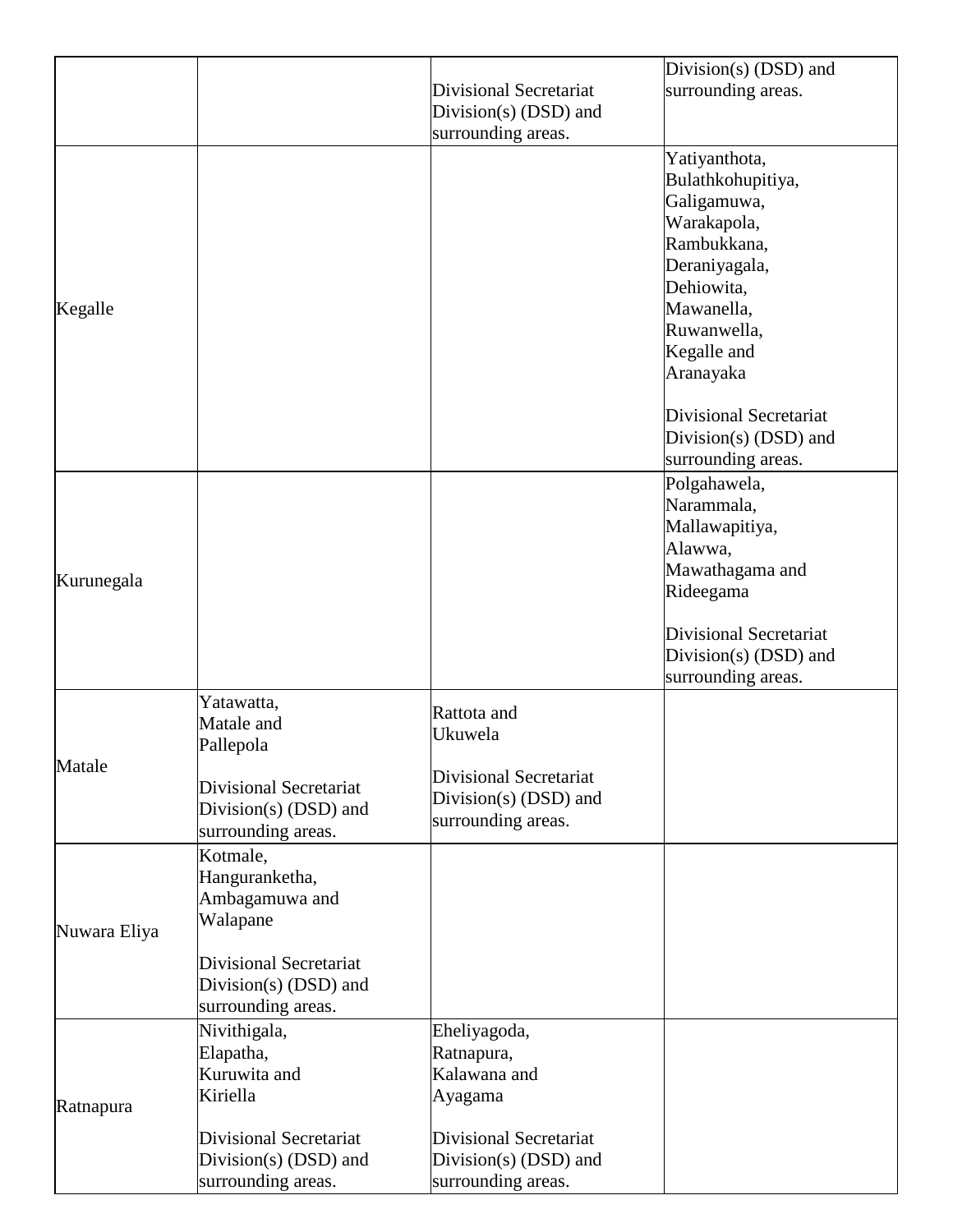**Note:** ↑shifted one level up, ↑↑shifted two levels up, ↓shifted one level down, ↓↓shifted two levels down. \*newly added with the last update

Special Note: These warning levels are issued based on the cumulative rainfall received to respective areas and given weather forecast by meteorological department of Sri Lanka

## **Areas and places which need special attention**

All mountainous areas, manmade cut slopes and roads within the relevant DS divisions

අදාල පුාලේශීය ලේකම් කොට්ඨාශ තුල පිහිටි කඳුකර බෑවුම් හා ඒ ආශිත පු**දේශ තුල පිහිටි නිර්මිත** 

பிரதேச செயலக பிரிவினுள்ளான சகல மலைப்பாங்கான பகுதிகள் மற்றும் வெட்டப்பட்ட நிலச் சாய்வுகள்

**Specially:** All the landslide susceptible areas previously identified by NBRO.

**විපශේෂ: ජාති් ප ්ඩනැගිලි ෙර්පේෂණ සංවිධානය විසින් නායයෑපම් අවදානමක් ඇති පලස පුර්වපයන් හදුනාප න ඇති ප්රපේශ**

<mark>விசேடமாக</mark>: மேசுழுவினால் முன்னர் அடையாளப்படுத்தப்பட்ட மண்சரிவுக்கான ஏதநிலையுள்ள சகல பிரதேசங்கள்.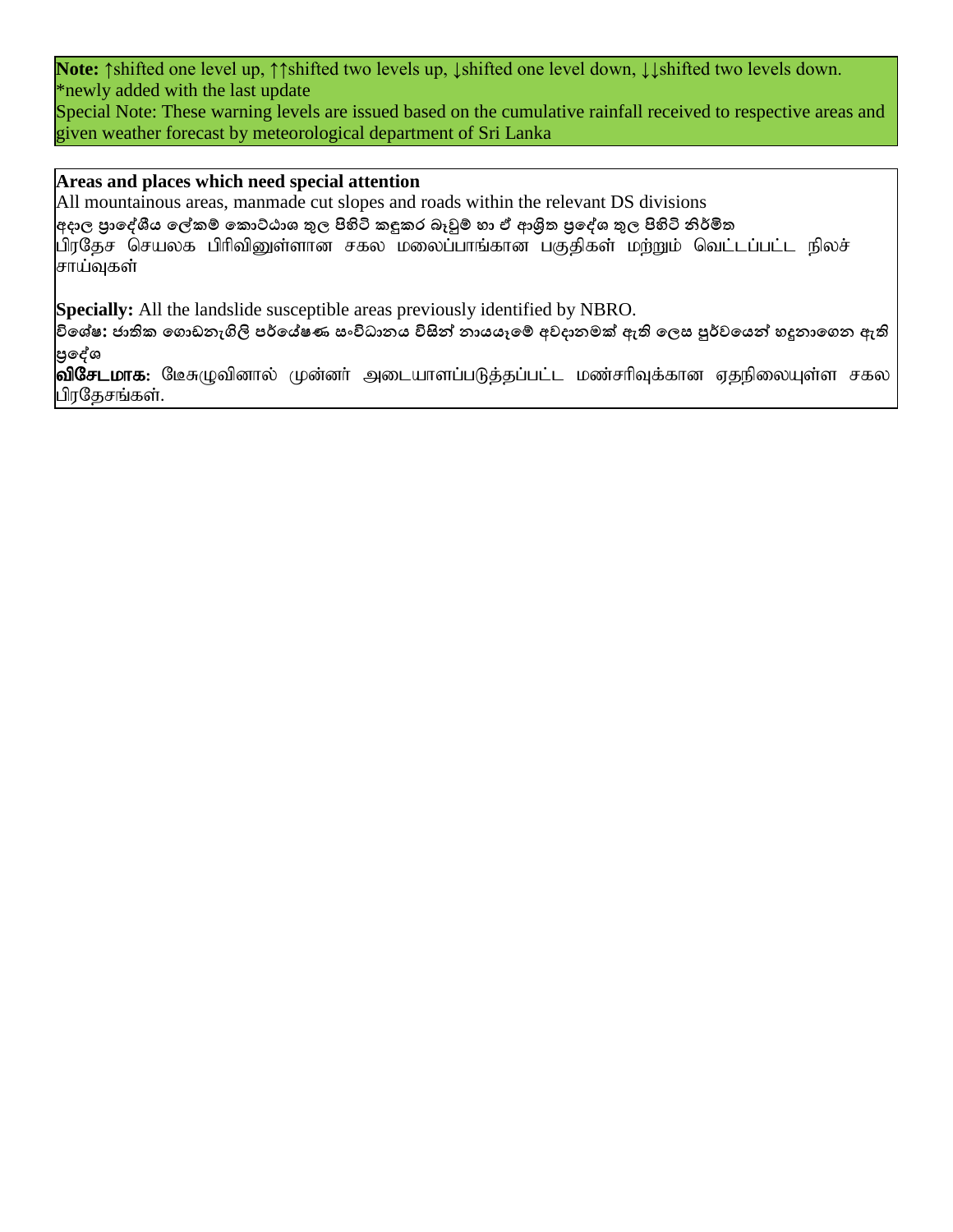**විශේෂ සටහන:** කරුණාකර මෙම නායයෑම් පිළිබද පූර්ව අනතුරු හැඟවීම් කාලසීමාව තුළ පහත කරුණු වෙත ඔබේ අවධානය යොමු කරන්න.

- 1. පහත දැක්වෙන නායයෑම් පූර්ව ලක්ෂණ පිළිබද සැලකිලිමත් වන්න.
	- ≻ පොළවේ ඇති වන ඉරි තැලීම්, ගැඹුරට හෑරුණු පැළුම් හා පොළවේ ගිලා බැසීම්
	- ≻ු කුමයෙන් ඇලවී යන ගස්, විදුලි කළෝ, වැටවල් හා දුරකථන කුළුණු ආදිය
	- ≻ ගොඩනැගිලිවල ගෙබිම හා බිත්තිමත ඇතිවන පිපුරුම් හා ඒවායේ කුමික වර්ධනය වීම්
	- ≻ එක්වර ජල උල්පත් ඇතිවීම හෝ පෙර පැවති ජල උල්පත්බොරවීම, අවහිරවීම හෝ තැතිවීම
- 2. එවන් නායයාමක පූර්ව ලක්ෂණ දක්නට ලැබෙන පුදේශ වලින් හැකි ඉක්මනින් ඉවත් වන්න.
- 3. ඊට අමතරව අනතුරට භාජනය වියහැකි යැයි අනුමාන කරන පුදේශ වල ජිවත් වන පුද්ගලයින් වැඩි වශයෙන් පරික්ෂාකාරී වියයුතු අතර දැඩි වර්ෂා තත්වය තවදුරටත් පැවතුනහොත් සුරක්ෂිත ස්ථානයක් කරා ක්ෂණිකව ඉවත්ව යාමට සූදානම්ව සිටිය යුතුය.
- **සැ.යු:** ජාතික ගොඩනැගිලි පර්යේෂණ සංවිධානයෙන් සහ ආපදා කළමනාකරණ මධාප්ථානයෙන් ලැබෙන වැඩිදුර උපදෙස් අනුගමනය කරන්න.

Special Note: During this Landslide Early Warning period, please pay attention to the following:

- 1. Pay your attention to the following pre landslide signs,
	- $\triangleright$  Development of cracks on the ground, deepened cracks and ground subsidence
	- > Slanting of trees, electrical posts, fences and telephone posts
	- $\triangleright$  Cracks in the floors and walls of buildings which are built at slopes
	- > Sudden appearance of springs, emerging muddy water, blockage or disappearance of existing springs
- 2. People should move immediately away from the areas where they noticed the above pre-landslide signs.
- 3. Furthermore, people living in landslide susceptible areas should be extra vigilant and should be ready to move quickly to safe places if heavy rain continues.
- Note: Communities are advised to follow the instructions given by National Building Research Organization and Disaster Management Center.

வி**சேட குறிப்பு**: மண்சரிவு முன்னெச்சரிக்கை காலப்பகுதியில் பின்வருவனவற்றில் கவனம் எடுக்கவும் 1. பின்வரும் மண்சரிவு முன் அறிதறிகளையிட்டு கவனத்தை செலுத்தவும்.

- ≻ நிலத்தில் வெடிப்பு உருவாகுதல், ஆழமாகும் வெடிப்புகள் மற்றும் தரை உள்ளிறக்கங்கள்.
- $\blacktriangleright$  மரங்கள்,மின் கம்பங்கள், வேலிகள், மற்றும் தொலைபேசிக் கம்பங்கள் சாய்வடைதல்.
- <mark>≻ சாய்வுகளில் அமைந்துள்ள கட்டிடங்களின் தரைமற்றும் சுவர்களில் வெடிப்புகள் உருவாகுதல்.</mark>
- <mark>≫ நிலத்திலிருந்து திடிரென நீரூற்றுகள், சேற்று நீா தோன்றுதல் மற்றும் தற்போதுள்ள நீரூற்றுகள்</mark> தடைப்படுதல் அல்லது இல்லாது போகுதல்.
- 2. மண்சரிவுக்கு முன்னரான அறிகுறிகளை கொண்ட இடங்களிலிருந்து உடனடியாக மக்கள் அப்பால் நகர வேண்டும்.
- 3. மேலும், பாதிப்பு ஏதுநிலையுள்ள பகுதிகளில் வாழும் மக்கள் மேலதிக விழிப்புடன் இருக்கவேண்டும் என்பதுடன் கடும் மழை தொருமாயின் விரைவாக பாதுகாப்பான இடங்களுக்கு நகர ஆயத்தமாகவும் இருக்கவேண்டும்.

**குறிப்பு**: தயவுசெய்து தேசிய கட்டிட ஆராய்ச்சி நிறுவனம் மற்றும் அனர்த்த முகாமைத்துவ நிலையம். என்பவற்றின் அறிவுறுத்தல்களை பின்பற்றவும்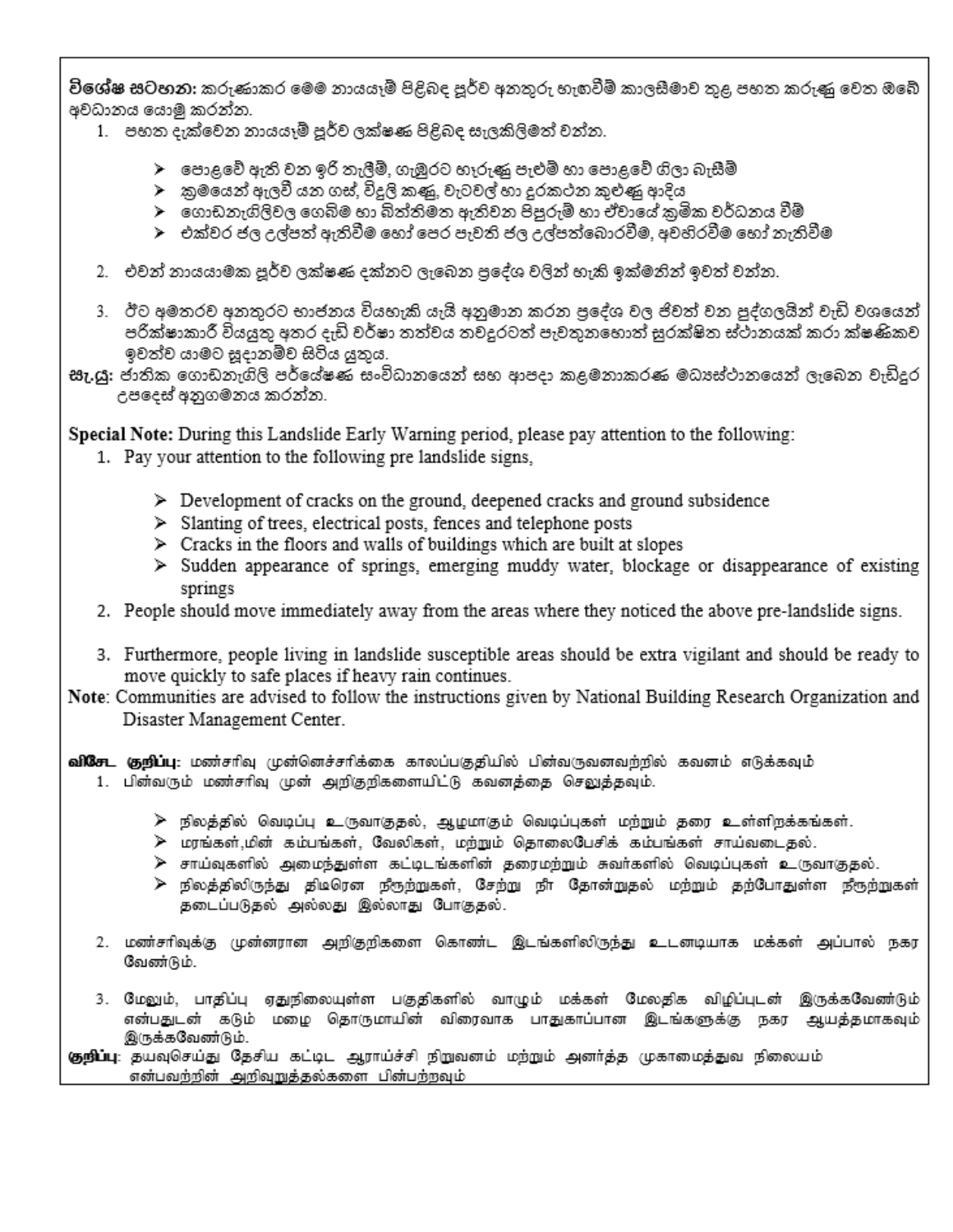| Previous Message ID : LEWM-09-11-2021-2100-15 |                                                                                                 |                                               |  |  |  |  |
|-----------------------------------------------|-------------------------------------------------------------------------------------------------|-----------------------------------------------|--|--|--|--|
| <b>Issued by:</b><br>aut Thra<br>Duty Officer | Approved by:<br>Director - LRRMD                                                                | 10-11-2021, 16:00 hrs<br>Date and time issued |  |  |  |  |
|                                               | Landslide Research and Risk Management Division                                                 |                                               |  |  |  |  |
| National Building Research Organisation       |                                                                                                 |                                               |  |  |  |  |
|                                               | *This warning message is based on recorded cumulative rainfalls and weather forecasts issued by |                                               |  |  |  |  |
| <b>Department of Meteorology.</b>             |                                                                                                 |                                               |  |  |  |  |